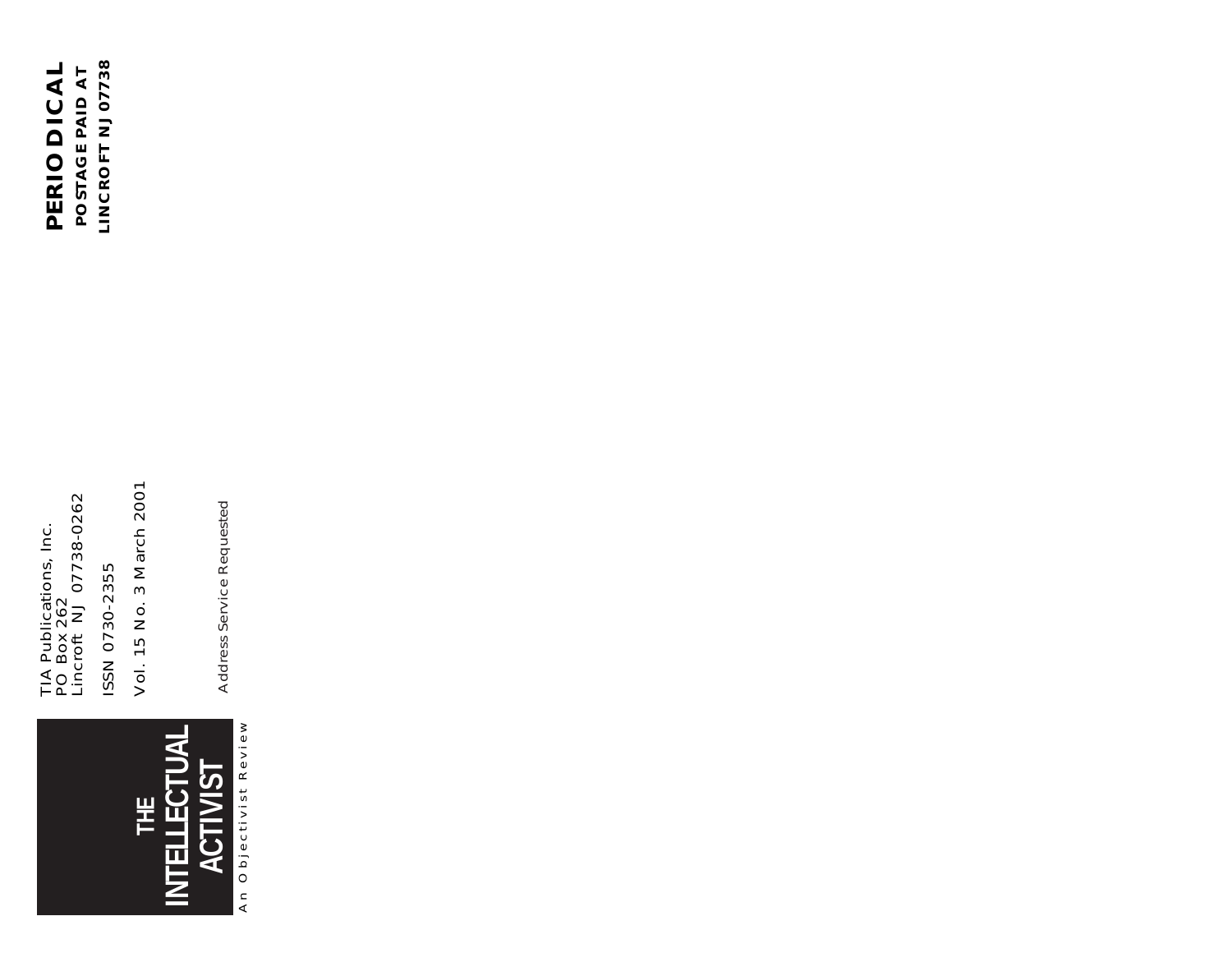## **THE INTELLECTUAL ACTIVIST**

An Objectivist Review

Editorial A Welfare State for Religion By Robert Tracinski

■

Short Notes

■

The Fed's Self-Fulfilling Prophecy An Interview with Richard Salsman By Robert Tracinski

■

California's Green Brownout, Part 1 By Jack Wakeland

■

Announcements

**Volume 15, Number 3 March 2001**

**\$ 4**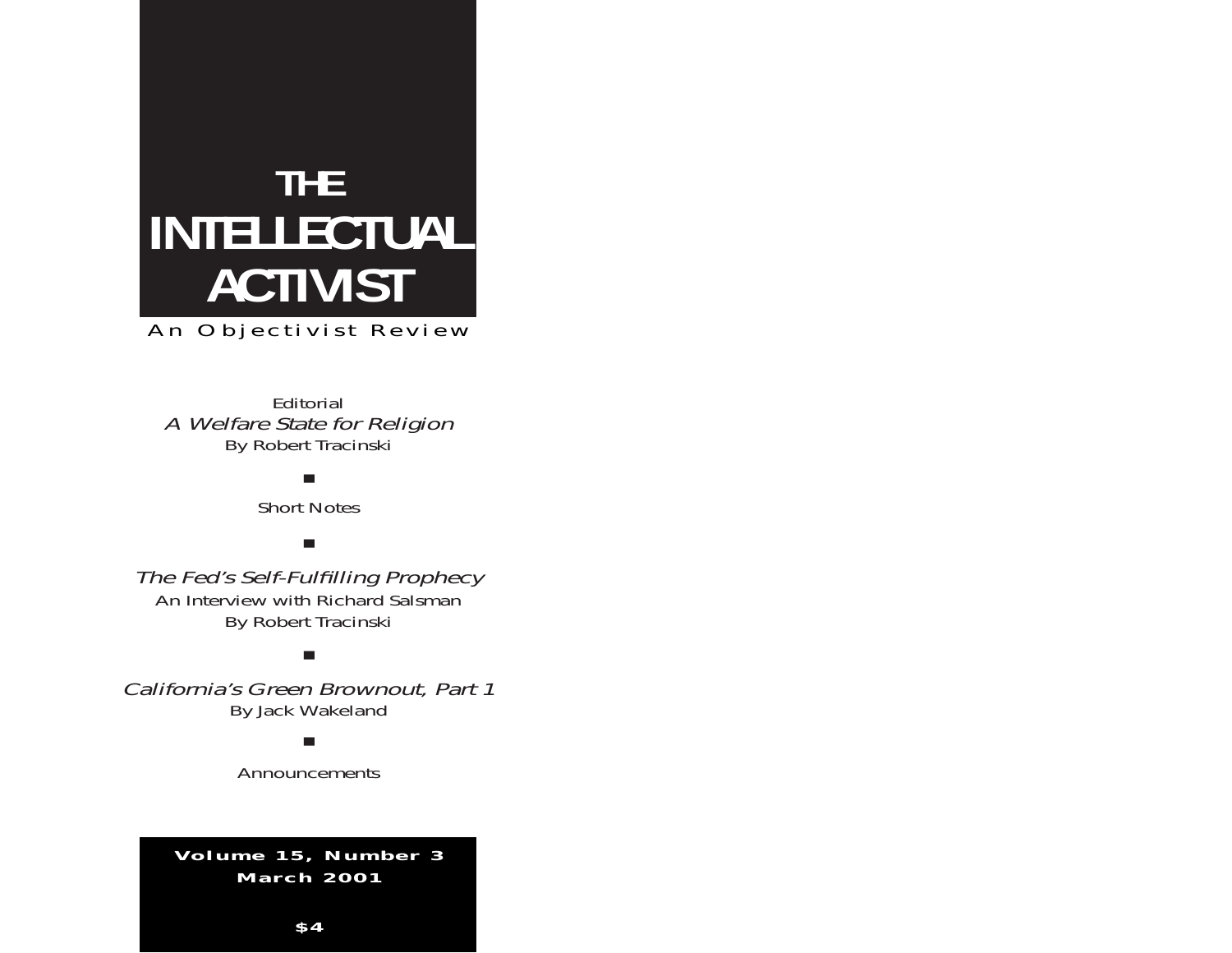## **The Fed's Self-Fulfilling Prophecy**

**An Interview with Richard Salsman**

## **By Robert Tracinski**

*Richard M. Salsman is founder and President of InterMarket Forecasting, Inc., an investment research and forecasting firm based in Cambridge, MA.*

*The Intellectual Activist*: There has been a lot of talk recently about a slowdown in economic growth and a possible recession. Do you think these fears are justified?

**Richard M. Salsman**: Yes, to a point. The precursor to this slowdown was the 50% decline in technology stocks last year and the generally anemic returns from the broader equity market. Economists generally define a recession as a minimum of two straight quarters of declining GDP (Gross Domestic Product). By this measure the last recession in the US ran from June 1990 to March 1991. I don't think we'll get a recession this year—but it will feel like one, because the economic growth rate will decelerate from five to six percent down to zero to one percent. Corporate layoffs are accelerating. The unemployment rate is rising, after falling for five years. A quarter of a million manufacturing jobs have been lost since last June. These are just some of the signs of weakness.

But I don't place much weight on the National Income Accounts, which are the source of GDP and other backward-looking, flawed government statistics. The stock market is a far more realistic and earlier indicator of economic conditions. People don't own "GDP" in their investment portfolios; they own companies like IBM. In this sense, we've already had a recession, since the stock market fell so significantly last year. But it should do much better this year.

**TIA**: What is the cause of this economic slowdown?

**RMS**: The main cause was the sharp increase in the federal funds rate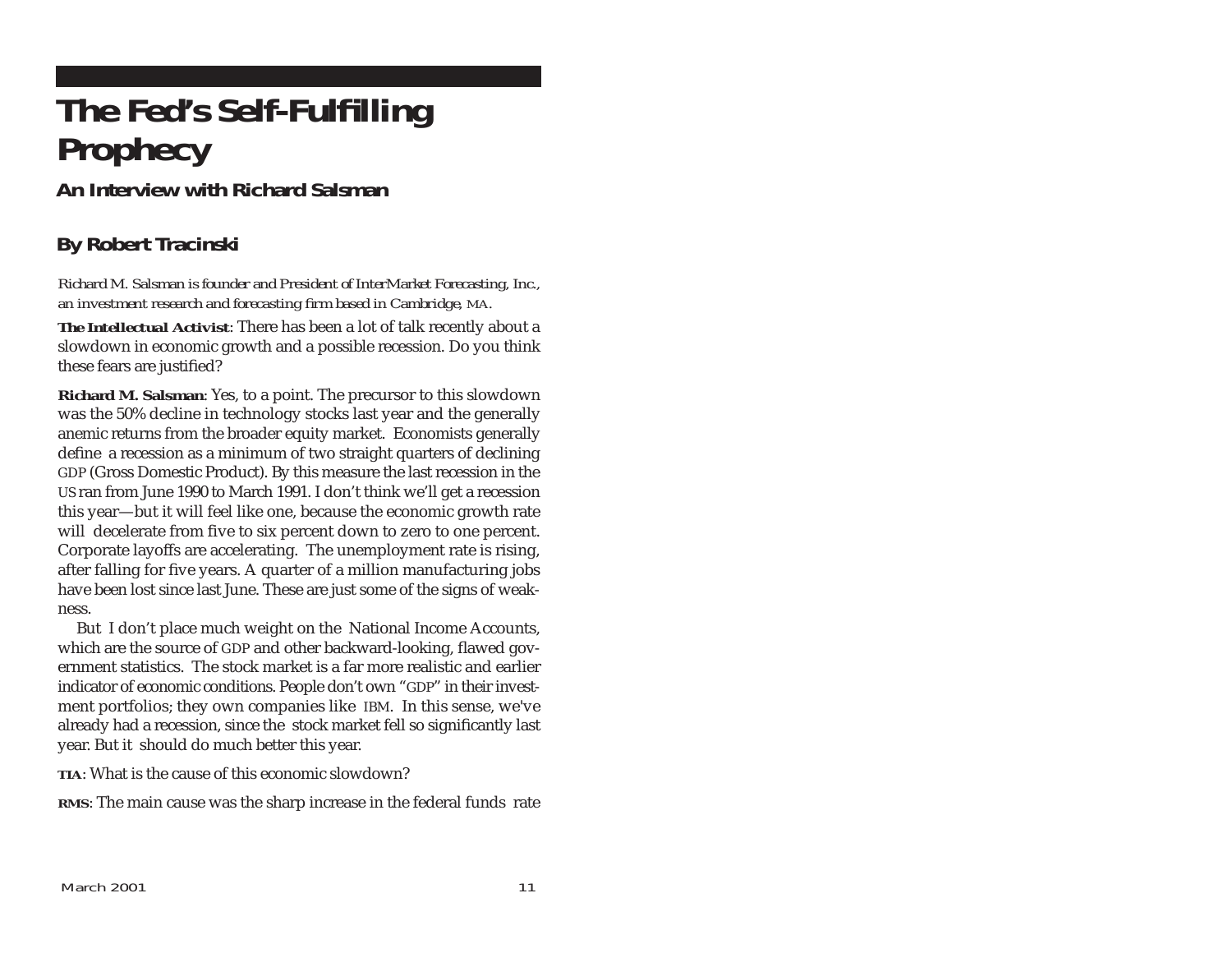imposed by the Federal Reserve, an increase of 1.75 percentage points from 4.75% in the summer of 1999 to 6.5% last spring. In raising the cost of capital, the Fed punishes business investment and depresses the stock market. In time, with a lag of about a year and a half, the Fed's interest rate increases cause a slowdown—or a decline—in corporate profits, output, and employment. Every recession in US history has been preceded by such a policy.

The antitrust assault on Microsoft has played a role as well. That company's stock price was cut in half in the months after the April court ruling, as were the stock prices of many other technology firms. In the past decade, tech-oriented companies have made it possible for the entire economy to become more prosperous and productive. So assaults on this sector have an unavoidably negative impact on the rest of the economy.

A third factor I would name is the new policy initiated in mid-March by then-President Clinton and Britain's Prime Minister, Tony Blair, which undermined the patent protections available to biotech companies. The stock prices of those firms crashed by 40% in the two weeks after the announcement.

The Clinton administration also went on a regulatory rampage in the past year, imposing a vast array of rules by fiat and by executive order. On top of this, uncertainty surrounding last fall's election outcome didn't help foster market confidence.

But it is Fed policy that has done the most damage to markets and the economy.

**TIA**: For years, Fed Chairman Alan Greenspan has been decrying "irrational exuberance" and declaring his desire to slow economic growth—

**RMS**: He got his desire, didn't he? His policies sabotaged the stock market last year and are now causing the economy to grind to a halt. He said the unemployment rate was "too low" when it reached a 30-year record low of 4%. Now unemployment is rising—and he still receives accolades from economists, Congressmen, financial commentators, and biographers. For years they've been prodding the Fed to raise interest rates.

**TIA**: Has Greenspan been keeping rates artificially high?

**RMS**: Yes. Greenspan and his colleagues accept—as all central planners

must—the premise that the economy is inherently unstable and that without manipulation of interest rates the economy will grow "too quickly" or "too slowly", that the stock markets will rise "too rapidly" or "too high" and that unemployment will go "too low," spurring "excessive" wage demands that allegedly cause "cost-push" inflation. This is all just Keynesian nonsense, taken straight from the textbooks.

**TIA**: Greenspan indicated that it was necessary to pop a market "bubble." Does the past year's decline in technology and Internet stocks prove that there was such a "bubble"?

**RMS**: Not at all. A "bubble" implies that stocks are priced with no rational basis, based on pure emotion or the "greater fool" theory, not on facts and rational projections. The stock market was no "bubble" when it increased fairly steadily from 1995 to 1999. Its rise was based on sound fundamentals. Inflation and interest rates were relatively low and stable. Productivity and profitability grew steadily. The Republicandominated Congress limited the growth of spending and regulation. In 1997, the tax rate on capital gains—which impedes capital formation and undermines the health of the stock market—was cut, from 28% to 20%. And the Fed was relatively inactive—until late 1999 and early 2000.

One of the key fundamentals underlying stock prices—interest rates turned negative in late 1999. That wasn't the fault of markets or investors; it was solely the fault of Greenspan and the Fed, following faulty economic doctrines. The transcripts of private Fed meetings are very revealing in this regard. In one exchange with his colleagues Greenspan argued for rate hikes, to prick what he thought was a stock market "bubble." He said: "If we have the capability of having a Sword of Damocles over the market, we can prevent it from running away. In order to simmer down this market, I think we should just very gradually raise interest rates. You want to hit a market when it needs to be hit." I submit that this is irrational, vicious, and destructive.

**TIA**: In January, Greenspan called an emergency meeting of the Fed and cut the Fed funds rate by half a percentage point. Then, just three weeks later the Fed cut rates another half point, to 5.5%. Greenspan also reversed his position on taxes, telling Congress recently that he now favors tax cuts, as opposed to having the federal government accumulate surpluses or pay down the national debt—his earlier position. What caused these policy shifts?